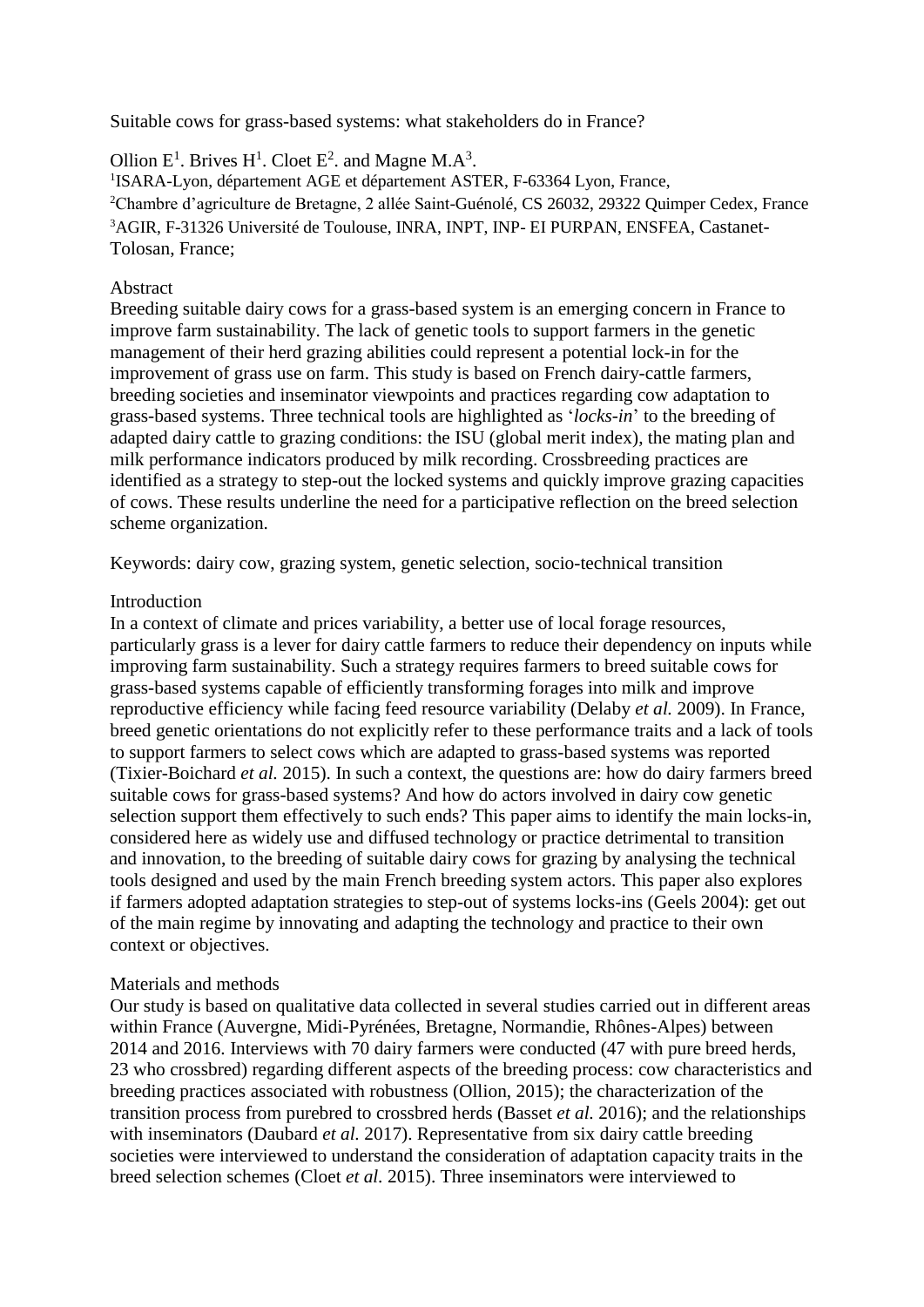understand their job evolution (Daubard *et al.* 2017). Data were analysed using the actor network theory (Callon, 1984) focusing on the role of technical tools in order to understand actors' interactions and knowledge articulation (Labatut *et al.* 2009).

### Results and discussion

The use of three main technical tools was identified as locks-in to the breeding of dairy cows suitable for grass-based systems. First, the global merit index (ISU) is, for most farmers, the main indicator to select a sire for insemination, despite a lack of understanding of its origin and meaning. In practice, some farmers select bulls with the highest ISU score without looking at its composition and others completely delegate the choice of bulls to inseminators. Such a use of ISU prevents farmers from selecting bulls on specific characteristics regarding their farm context or objectives and requires them to rely on the breed orientations. Conversely, for all breeding societies, the ISU can allow dairy cows adapted to grazing conditions to be selected by virtue of the increased relative emphasis on functional traits (fertility, legs, udder health etc.) within the index. For local breed representatives (Abondance, Brown Swiss), grazing abilities are inherent to the origin and history of the breed: 'the breed was made by the mountain'.

The second breeding tool is the mating plan, i.e. choosing the bulls to reproduce with each individual cow. Some farmers choose a small number of bulls based on 2 or 3 important indexes to mate with all the females of their herd, independently from their individual characteristics. The majority of these farmers completely or partially delegated the mating plans to their cooperative inseminators or breeding societies' advisors because of the large number of bulls available and their rapid turnover. Interviewed inseminators mostly developed mating plans based on the main breeding objective of the breed(s) used, when farmers are not involved in the decision.

The third breeding tool is milk performance indicators produced by milk recording organisations, to which the majority of the interviewed farmers are members. An annual milk recording summary is sent to each farmer (containing indicators on milk volume, composition, reproductive performance). All farmers considered such indicators as useful tools for their herd management notably for breeding practices. Nevertheless, farmers looking for cows adapted to local grazing conditions explained that individual performance should be assessed only over the long run, notably over several reproduction cycles.

To step-out these previously identified locks-ins in pure breed selection schemes, 15 farmers started implementing strategic and long term crossbreeding (Figure 1). They aimed to achieve rapid progress regarding several characteristics considered as essential for the balance between cow and grass use: fertility, health and grazing behaviour. This system transition can be implemented in complete disruption to the main system, with farmers withdrawing from cooperative or advisory services and giving up on the main technical tools (ISU, milk records). These farmers re-appropriate genetic management on farms, building their own mating plan and even their own selection indexes. Some farmers still rely on breeding societies and selection companies, buying French bull semen, but some also started importing semen from other countries (Ireland, New-Zealand) to get more adapted genetics for their grazing systems.

### Conclusion

Currently three main paths are evocated by different actors to improve the grazing capability of dairy cows: 1) allowing more weight to existing functional traits in the ISU, 2) using local breeds relying on their natural ability to adapt to local grazing systems, and 3) experimenting